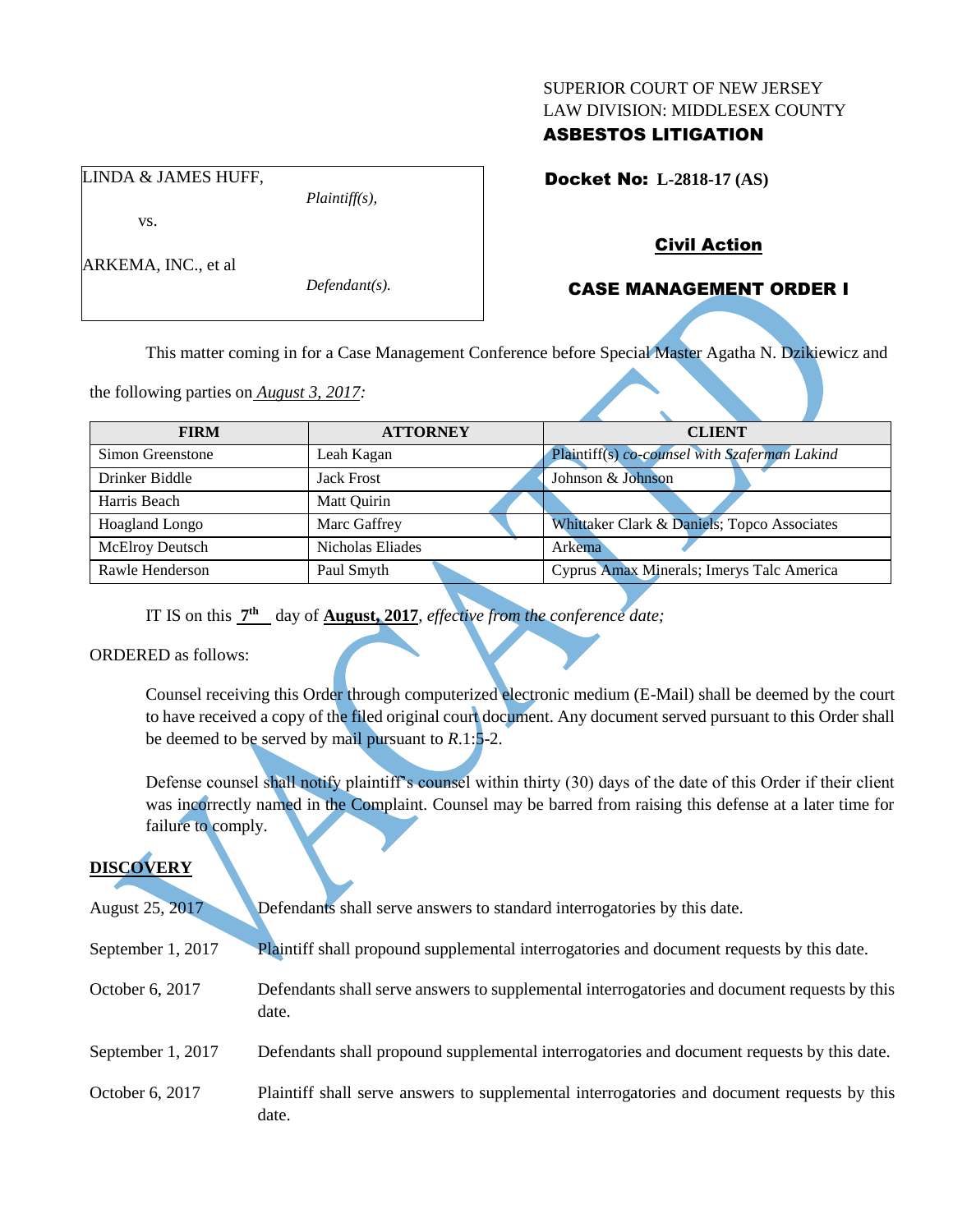- December 1, 2017 Fact discovery, including depositions, shall be completed by this date. Plaintiff's counsel shall contact the Special Master within one week of this deadline if all fact discovery is not completed.
- December 1, 2017 Depositions of corporate representatives shall be completed by this date.

#### **EARLY SETTLEMENT**

December 22, 2017 Settlement demands shall be served on all counsel and the Special Master by this date.

### **SUMMARY JUDGMENT MOTION PRACTICE**

- December 22, 2017 Plaintiff's counsel shall advise, in writing, of intent not to oppose motions by this date.
- January 5, 2018 Summary judgment motions shall be filed no later than this date.
- February 2, 2018 Last return date for summary judgment motions.

#### **MEDICAL DEFENSE**

- December 15, 2017 Plaintiff shall serve medical expert reports by this date.
- December 15, 2017 Upon request by defense counsel, plaintiff is to arrange for the transfer of pathology specimens and x-rays, if any, by this date.
- February 28, 2018 Defendants shall identify its medical experts and serve medical reports, if any, by this date. In addition, defendants shall notify plaintiff's counsel (as well as all counsel of record) of a joinder in an expert medical defense by this date.

### **LIABILITY EXPERT REPORTS**

- January 19, 2018 Plaintiff shall identify its liability experts and serve liability expert reports or a certified expert statement by this date or waive any opportunity to rely on liability expert testimony.
- February 28, 2018 Defendants shall identify its liability experts and serve liability expert reports, if any, by this date or waive any opportunity to rely on liability expert testimony.

## **ECONOMIST EXPERT REPORTS**

January 19, 2018 Plaintiff shall identify its expert economists and serve expert economist report(s), if any, by this date or waive any opportunity to rely on economic expert testimony.

February 28, 2018 Defendants shall identify its expert economists and serve expert economist report(s), if any, by this date or waive any opportunity to rely on economic expert testimony.

### **EXPERT DEPOSITIONS**

March 16, 2018 Expert depositions shall be completed by this date. To the extent that plaintiff and defendant generic experts have been deposed before, the parties seeking that deposition in this case must file an application before the Special Master and demonstrate the necessity for that deposition. To the extent possible, documents requested in a deposition notice directed to an expert shall

 $\_$  ,  $\_$  ,  $\_$  ,  $\_$  ,  $\_$  ,  $\_$  ,  $\_$  ,  $\_$  ,  $\_$  ,  $\_$  ,  $\_$  ,  $\_$  ,  $\_$  ,  $\_$  ,  $\_$  ,  $\_$  ,  $\_$  ,  $\_$  ,  $\_$  ,  $\_$  ,  $\_$  ,  $\_$  ,  $\_$  ,  $\_$  ,  $\_$  ,  $\_$  ,  $\_$  ,  $\_$  ,  $\_$  ,  $\_$  ,  $\_$  ,  $\_$  ,  $\_$  ,  $\_$  ,  $\_$  ,  $\_$  ,  $\_$  ,